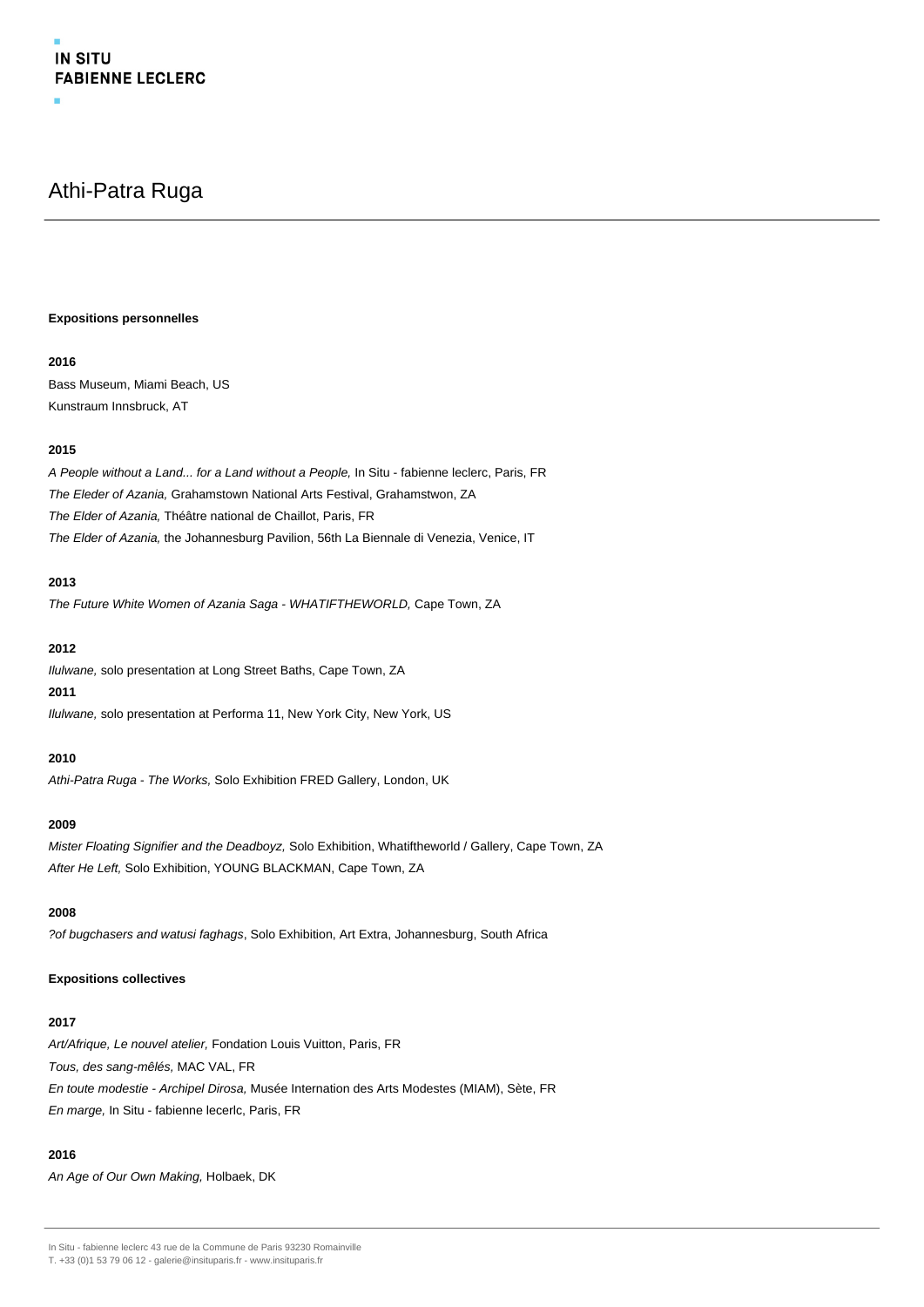#### **2015**

Joburg Art Fair - WHATIFTHEWORLD, Sandton Convention Centre, Johannesburg, ZA The Film Will Always Be You: South African Artists on Screen, Tate Modern, London, UK AFRICA: Architecture, Culture and Identity, Louisiana Museum of Modern Art, Louisiana, US Lumières d?Afriques, Theatre National De Chaillot, Paris, FR Foreign Bodies - WHATIFTHEWORLD, Cape Town, ZA Queer Threads, Leslie & Lohman Museum of Gay and Lesbian Art, New York, US Making Africa: A Continent of Contemporary Design, Guggenheim Bilbao, ES Studio: The Lives and Works of South African Artists, IZIKO South African National Gallery, Cape Town, ZA Odyssées Africaines, commissaire Marie-Ann Yemsi, Brass, centre culturel de Forest, BE

#### **2014**

Public Intimacy : art and other ordinary acts in South Africa, SFMOMA, San Francisco, US

## **2013**

Films for Peace, Screened Worldwide including South Africa, Paris FR, London UK, New York US, Sydney AU Sharp Sharp Johanesburg, Gaite Lyrique, Paris, FR The Beautyful Ones, Galerie Nolan Judin, Berlin Imaginary Fact, 55th La Biennale di Venezia, South African Pavillion Venice, IT Between the Lines, Braunschweig University of Art, Berlin, DE Making Way: Contemporary Art from South Africa and China, Standard Bank Gallery, Johannesburg, South Africa Between the Lines, Braunschweig University of Art, Berlin, DE

## **2012**

A SHOT IN THE ARSE, The Michaelis Gallery, Cape Town, ZA Under a Tinsel Sun, The III Moscow International Biennale For Young Art, Moscow, RU Making Way, in collaboration with Mikhael Subotzky, National Arts Festival, Grahamstown, ZA Neither Man Nor Stone, IZIKO South African National Gallery, Cape Town, ZA

#### **2011**

BECOMING: Photographs from the Wedge Collection, Nasher Museum of Art, North Carolina, US Solo Presentation at VOLTA New York City, New York, US A Tribute to Photography, Primo Marella Gallery, Milan, IT Living as Form Exhibition, New York, US

## **2010**

From Pierneef to Gugulective, South African National Gallery, Cape Town, ZA For Those Who Live in It - Pop culture Politics and Strong Voices, MU Foundation, Eindhoven, NL DADA South?, South African National Gallery, Cape Town X HOMES, Performance Art Series, Johannesburg, ZA The Body In Question IV: La Momma Morta, Solo Exhibition, YOUNG BLACKMAN, Cape Town, ZA Africa, Assume Art Position !, Primo Marella Gallery, Milan, Italy

#### **2009**

A Life Less Ordinary; Performance and Display in South African Art, Djanogly Art Gallery, Nottingham, UK Beauty and Pleasure in Contemporary South African Art, Stenersen Museet, Oslo, Norway Infecting the City, Cape Town CBD, ZA Spot on Dak?Art - 2008 Retrospective, IFA Gallery, Berlin, DE Pret a Partager (More than the sum of its parts), IFA Gallery, Stuttgart, DE Big Wednesday, Whatiftheworld Gallery, Cape Town, ZA

#### **2008**

Peripheral Vision and Collective Body, Museum of Modern and Contemporary Art, Bolzano, IT

In Situ - fabienne leclerc 43 rue de la Commune de Paris 93230 Romainville

T. +33 (0)1 53 79 06 12 - galerie@insituparis.fr - www.insituparis.fr